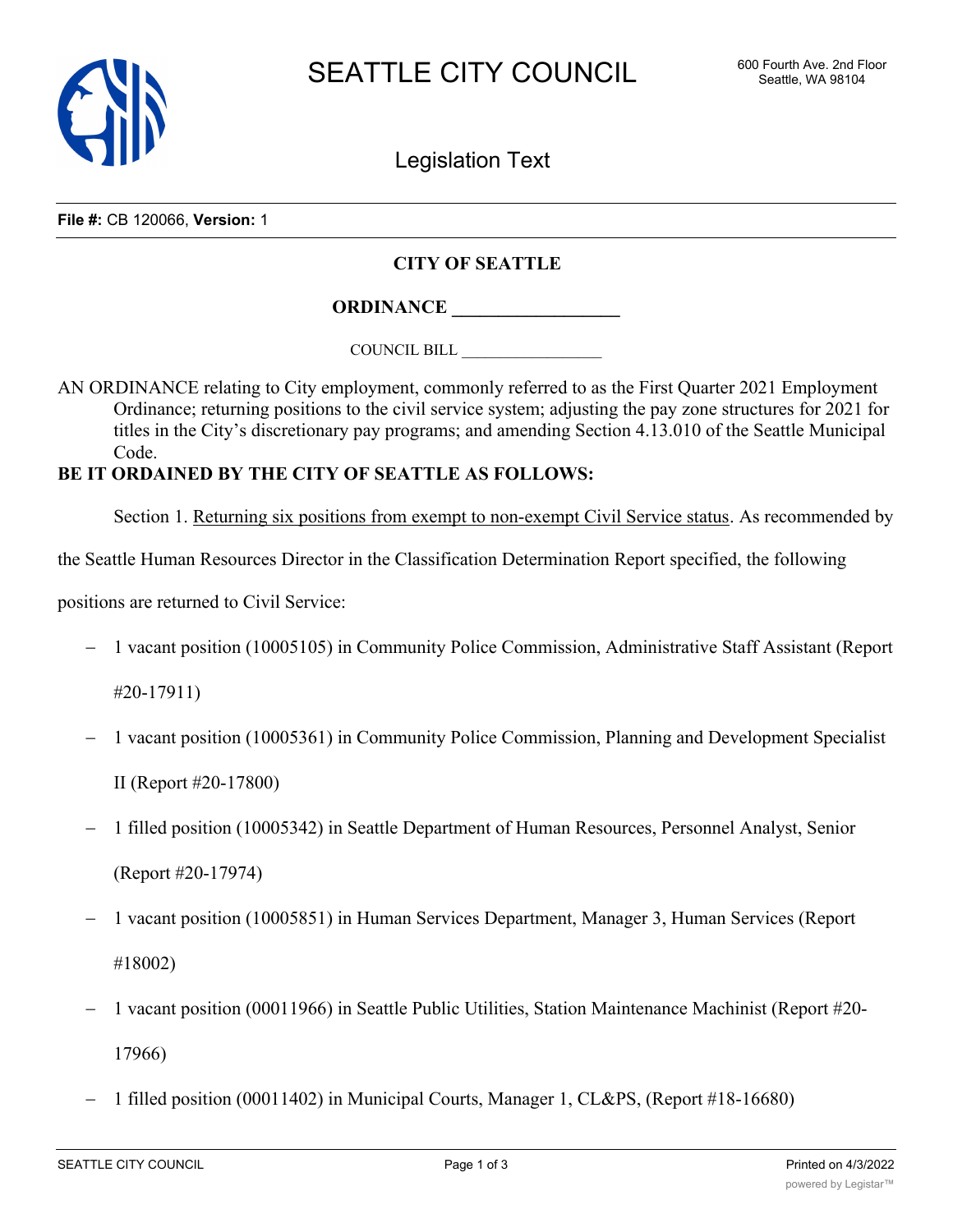Section 2. Adjusting the pay bands of two titles in the Legislative Department and an associated title in the City Auditor's Office. The pay bands for the following titles shall be adjusted as shown below. The rates for 2021 shall be effective January 6, 2021.

| <b>Legislative Titles</b>     | 2020 Pay Band Rates | 2021 Pay Band Rates |
|-------------------------------|---------------------|---------------------|
| Manager-Legislative           | $$41.01 - $73.38$   | $$42.20 - $75.51$   |
| Strategic Advisor-Audit       | $$41.01 - $73.38$   | $$42.20 - $75.51$   |
| Strategic Advisor-Legislative | $$41.01 - $73.38$   | $$42.20 - $75.51$   |

Section 3. Section 4.13.010 of the Seattle Municipal Code, last amended by Ordinance 125740, is

amended as follows:

## **4.13.010 Exemptions from the Civil Service and Public Safety Civil Service Systems**

\* \* \*

| Employmen<br>t Unit | <b>Titles of Exempt Positions</b>                                                            |
|---------------------|----------------------------------------------------------------------------------------------|
| * * *               |                                                                                              |
| $\overline{22}$ .   | Seattle DepartrExecutive Assistant, Senior<br>(PosNo. 00025346)                              |
| * * *               |                                                                                              |
| 26.                 | TransportationExecutive Assistant (PosNo.<br>00007689)                                       |
|                     | ((Administrative Specialist III))<br><b>Executive Assistant, Senior</b><br>(PosNo. 00007744) |
|                     | Paralegal, Senior (PosNo.<br>10003513)                                                       |

Section 4. This ordinance shall take effect and be in force 30 days after its approval by the Mayor, but if not approved and returned by the Mayor within ten days after presentation, it shall take effect as provided by